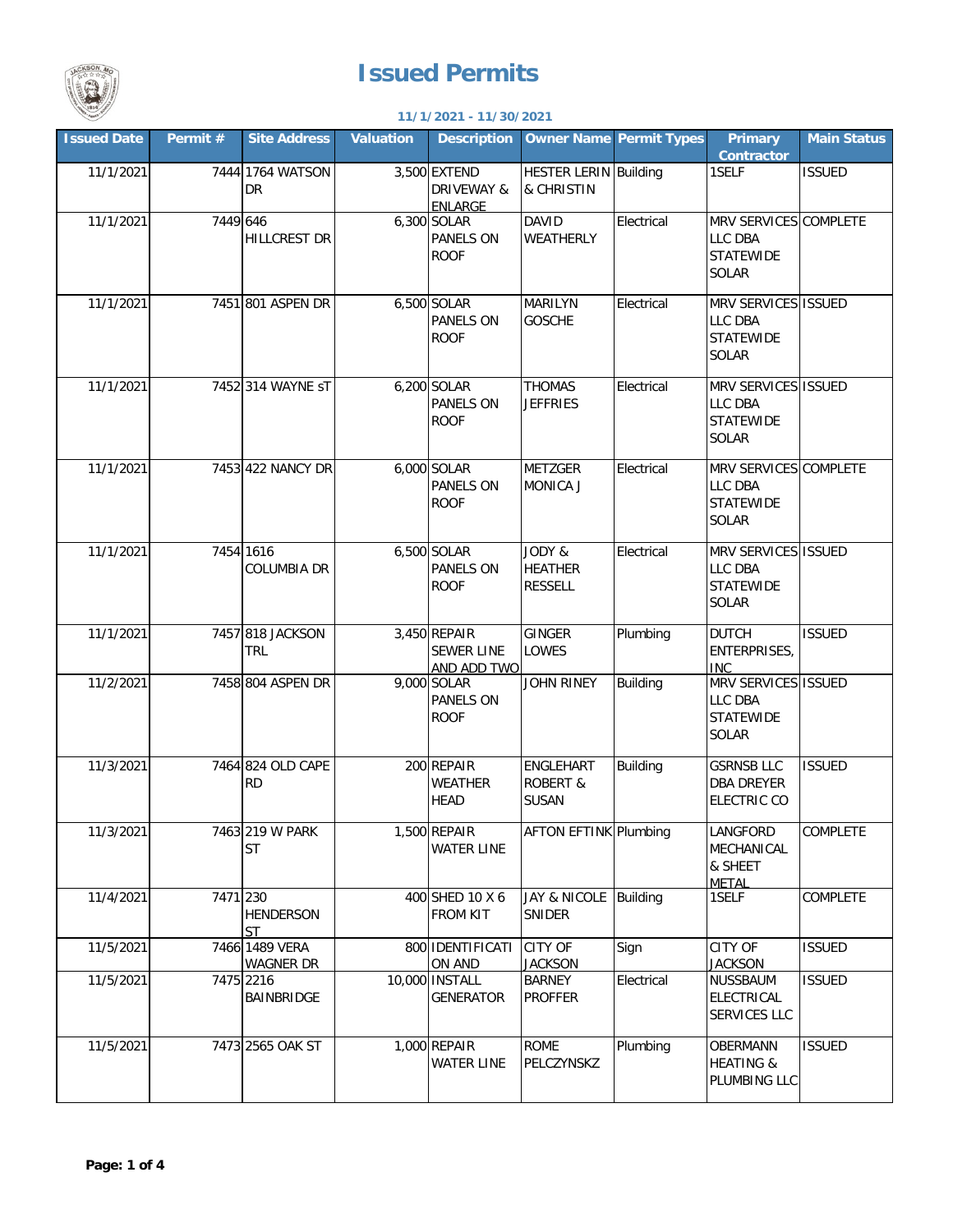| 11/8/2021  |          | 7465 105 TRACY                               |              | 2,100 EXTEND<br><b>DRIVEWAY</b>                                      | LONNIE<br><b>GRIGGS</b>                                         | Driveway        | <b>INDIAN CREEK ISSUED</b><br>CONTRACTING                         |                 |
|------------|----------|----------------------------------------------|--------------|----------------------------------------------------------------------|-----------------------------------------------------------------|-----------------|-------------------------------------------------------------------|-----------------|
| 11/8/2021  |          | 7377 2155<br><b>GREENSFERRY</b><br><b>RD</b> |              | 984,300 NEW SING<br><b>FAM RES</b>                                   | <b>STEVE</b><br><b>STRODER</b>                                  | <b>Building</b> | <b>BEUSSINK</b><br><b>CONSTRUCTIO</b><br>N INC, BRAD              | <b>ISSUED</b>   |
| 11/8/2021  |          | 7474 2738<br><b>RIDGEWAY DR</b>              |              | 3,000 WOOD<br>PRIVACY                                                | <b>ALBERT</b><br><b>SCROGGINS</b>                               | <b>Building</b> | 1SELF                                                             | <b>ISSUED</b>   |
| 11/8/2021  |          | 7477 4012 JACKSON<br><b>BLVD</b>             |              | 2,000 DEMO<br><b>INTERIOR</b>                                        | JARED RITTER Demolition                                         |                 | <b>HOHMAN</b><br>HANDYMAN &<br>CONTRACTING                        | <b>ISSUED</b>   |
| 11/9/2021  |          | 7472 1651 W<br><b>INDEPENDENC</b>            |              | 5,000 2-GAGA BALL<br>PIT ON                                          | <b>JACKSON R2</b><br><b>SCHOOL</b>                              | <b>Building</b> | 1SELF                                                             | <b>ISSUED</b>   |
| 11/9/2021  |          | 7480 1815 E<br><b>JACKSON</b>                |              | 1,600 REPLACING<br>THE VENT FOR                                      | CHAD HARTLE Mechanical                                          |                 | 1SELF                                                             | <b>ISSUED</b>   |
| 11/10/2021 | 7482 630 | <b>BROADRIDGE</b><br>APT 4F                  |              | 200 REPAIR<br><b>WATER LINE</b>                                      | <b>MANOR PARK</b><br><b>APARTMENTS</b><br><b>LLC</b>            | Plumbing        | <b>CLARK WATER</b><br><b>WELL</b><br>SERVICES, INC                | <b>ISSUED</b>   |
| 11/10/2021 |          | 7467 1206 RED BUD<br><b>ST</b>               |              | 59,681 INGROUND<br>POOL                                              | FRED &<br><b>MELISSA</b><br><b>EDWARDS</b>                      | <b>Building</b> | <b>ALOHA POOLS</b><br>& SPAS                                      | <b>ISSUED</b>   |
| 11/10/2021 |          | 7455 2633 WATSON<br>DR                       |              | 56,117 INGROUND<br>POOL AND<br><b>PRIVACY</b>                        | <b>JUSTIN</b><br>WINKLER                                        | <b>Building</b> | ALOHA POOLS ISSUED<br>& SPAS                                      |                 |
| 11/15/2021 |          | 7448 957 W<br>INDEPENDENC<br>E#52            |              | 2,500 TEAR OUT<br>AND REPLACE<br><b>DECK</b>                         | <b>BALSMAN</b><br><b>ENTERPRISES</b><br><b>LLC</b>              | <b>Building</b> | <b>TODT</b><br><b>ROOFING &amp;</b><br>CONSTRUCTIO<br>N INC       | <b>ISSUED</b>   |
| 11/15/2021 |          | 7470 817 EAGLE DR                            |              | 2,300 BLACK CHAIN<br><b>LINK FENCE</b>                               | <b>MYRANDA</b><br><b>BROWN</b>                                  | <b>Building</b> | <b>JAMES</b><br><b>CONSTRUCTIO</b><br>N AND<br><b>FENCING LLC</b> | COMPLETE        |
| 11/15/2021 |          | 7068 1306<br>ROSEBUD DR                      |              | 3,500 PRIVACY<br>FENCE -<br><b>INSIDE</b><br><b>PROPERTY</b><br>LINE | <b>STRAEDEY</b><br>PAUL A &<br><b>BRIDGET UX</b>                | Building        | <b>JAMES</b><br><b>CONSTRUCTIO</b><br>N AND<br><b>FENCING LLC</b> | <b>ISSUED</b>   |
| 11/15/2021 |          | 7106 617 BROWN                               | 13,669 VINYL | PRIVACY<br><b>FENCE</b>                                              | <b>DEANN BYRD</b>                                               | <b>Building</b> | <b>JAMES</b><br><b>CONSTRUCTIO</b><br>N AND<br><b>FENCING LLC</b> | <b>ISSUED</b>   |
| 11/15/2021 |          | 7456 2844<br>SAPPINGTON<br>DR                |              | 350,000 REMODEL                                                      | <b>AGXPLORE</b><br><b>INTERNATION</b><br>AL                     | <b>Building</b> | <b>BLACK</b><br><b>MOUNTAIN</b><br><b>ENTERPRISES</b>             | <b>ISSUED</b>   |
| 11/15/2021 |          | 7479 706 FRANCIS<br>DR                       |              | 16,200 SOLAR<br>PANELS ON<br><b>ROOF</b>                             | <b>STRACK</b><br><b>MICHAEL &amp;</b><br><b>THOMAS</b><br>VELDA | Electrical      | <b>SUN SOLAR</b><br><b>LLC</b>                                    | <b>COMPLETE</b> |
| 11/15/2021 |          | 7440 5338 JUDEN<br><b>BROOK WAY</b>          |              | 5,585 FENCE                                                          | ODA & BETTY<br><b>SCOTT</b>                                     | Building        | <b>UFO FENCING</b>                                                | <b>ISSUED</b>   |
| 11/16/2021 |          | 7438 920 W<br>INDEPENDENC<br>E               |              | 6,500 INSTALL 220<br>CIRCUIT                                         | CASEYS<br><b>MARKETING</b><br>COMPANY                           | Electrical      | <b>WILLIAMS</b><br><b>CONSTRUCTIO</b><br>N COMPANY<br><b>INC</b>  | <b>ISSUED</b>   |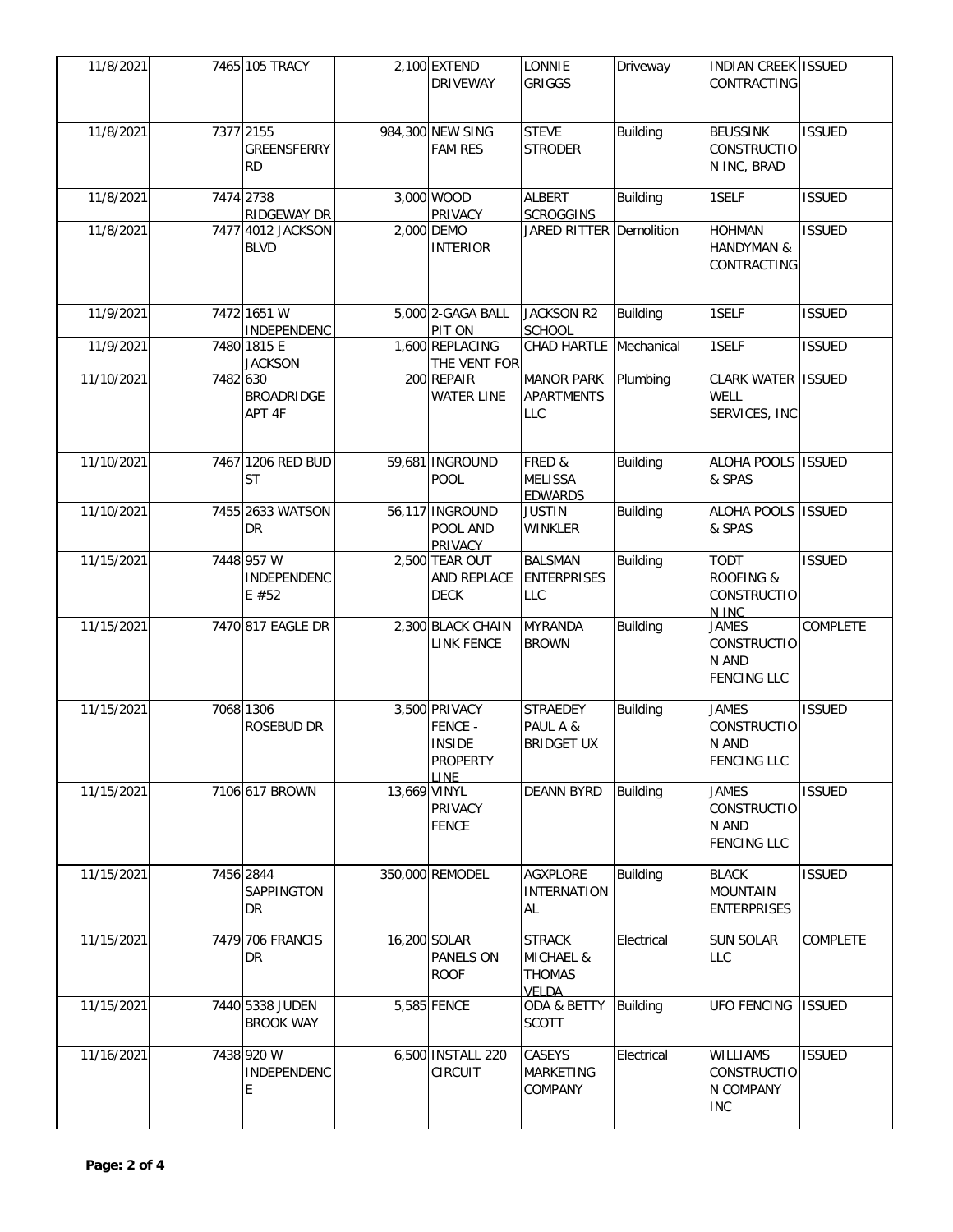| 11/16/2021 |          | 7493 820 OLD CAPE<br><b>RD</b>               |              | 8,500 WATER LINE<br>REPLACEMENT HOLZUM              | <b>ROBER</b>                                                | Plumbing           | <b>DUTCH</b><br>ENTERPRISES,<br><b>INC</b>                                     | <b>ISSUED</b>   |
|------------|----------|----------------------------------------------|--------------|-----------------------------------------------------|-------------------------------------------------------------|--------------------|--------------------------------------------------------------------------------|-----------------|
| 11/16/2021 |          | 7491 3144 SPRING<br><b>LAKE TRL</b>          |              | 3,500 INSTALL<br><b>IRRIGATION</b>                  | <b>WARD</b><br><b>BRADLEY L &amp;</b><br><b>MARNIE K UX</b> | Plumbing           | <b>MUELLER</b><br><b>BROTHERS</b><br><b>IRRIGATION</b>                         | <b>ISSUED</b>   |
| 11/17/2021 | 7495 715 | BAINBRIDGE                                   |              | 900 RUNNING GAS DON<br>LINE                         | <b>GRINDSTAFF</b>                                           | Mechanical         | <b>DUTCH</b><br>ENTERPRISES,<br><b>INC</b>                                     | <b>COMPLETE</b> |
| 11/17/2021 |          | 7469 2527 OLD<br><b>TOLL RD</b>              |              | 8,000 EXTEND<br><b>DRIVEWAY</b><br>AND ADD          | <b>RIES MARK &amp;</b><br><b>NATALIE ET</b><br><b>UX</b>    | Driveway           | <b>ELITE</b><br>CONCRETE<br><b>LLC</b>                                         | <b>ISSUED</b>   |
| 11/17/2021 |          | 7494 1206 REDBUD                             |              | 2,800 RELOCATE<br><b>ELECTRIC</b><br><b>SERVICE</b> | FRED &<br><b>MELISSA</b><br><b>EDWARDS</b>                  | Electrical         | <b>RILEY POWER</b><br><b>AND LIGHT</b>                                         | <b>COMPLETE</b> |
| 11/17/2021 |          | 7468 957 DONNA<br><b>DR</b>                  |              | 15,000 REMOVE<br><b>EXISTING</b><br>PORCH AND       | LEINE DARYL<br>W & DAWN R<br><b>UX</b>                      | <b>Building</b>    | <b>BUILDERS</b><br><b>PLUS</b>                                                 | <b>ISSUED</b>   |
| 11/17/2021 |          | 7485 2527 OLD<br><b>TOLL RD</b>              |              | 10,000 SOLAR<br>PANELS ON<br><b>ROOF</b>            | <b>RIES MARK &amp;</b><br><b>NATALIE ET</b><br><b>UX</b>    | Electrical         | MRV SERVICES ISSUED<br>LLC DBA<br><b>STATEWIDE</b><br><b>SOLAR</b>             |                 |
| 11/17/2021 |          | 7447 922 E<br><b>JACKSON</b><br><b>BLVD</b>  |              | 3,423 INSTALL D/F<br>ILLUMINATED<br>CABINET         | KING JAMES C Sign<br>& ROBIN K UX                           |                    |                                                                                | <b>ISSUED</b>   |
| 11/18/2021 |          | 7366 381 E<br><b>DEERWOOD</b><br>DR          | 78,496 SIGN  |                                                     | <b>CITY OF</b><br><b>JACKSON</b>                            | Sign               | COAST TO<br>COAST SIGNS,<br><b>LLC</b>                                         | <b>ISSUED</b>   |
| 11/19/2021 |          | 7487 1319<br>GREENWAY<br><b>DR</b>           |              | 2,500 EXTEND<br><b>DRIVEWAY</b>                     | <b>HOLZUM</b><br>MARK A &<br><b>SUSAN K UX</b>              | Driveway           | <b>J TURNER</b><br><b>CONSTRUCTIO</b><br>N LLC                                 | <b>COMPLETE</b> |
| 11/22/2021 |          | 7502 1110 MORTON<br><b>ST</b>                |              | 800 replace water<br>service line                   | <b>RENAUD</b><br><b>WESLEY A</b>                            | Plumbing           | <b>KRAMER</b><br>PLUMBING,<br>SEPTIC, &<br><b>SEWER INC</b>                    | <b>COMPLETE</b> |
| 11/22/2021 |          | 7432 460 HARMONY<br>LN.                      |              | 177,135 NEW SING<br><b>FAM RES</b>                  | VANGENNIP<br><b>HOMES LLC</b>                               | <b>Building</b>    | VANGENNIP<br>HOMES, LLC                                                        | <b>ISSUED</b>   |
| 11/22/2021 | 7492 793 | <b>HILLCREST</b>                             |              | 2,127 CHAIN LINK<br><b>FENCE</b>                    | <b>GLEN BURKET</b>                                          | <b>Building</b>    | <b>JAMES</b><br>CONSTRUCTIO<br>N AND<br><b>FENCING LLC</b>                     | <b>COMPLETE</b> |
| 11/22/2021 |          | 7430 1130 LENCO<br>AVE                       | 48,000 SHED  |                                                     | <b>THOMPSON</b><br><b>BILLY JOE JR</b><br>& ROBIN SUX       | <b>Building</b>    | <b>BBL</b><br><b>CONSTRUCTIO</b><br>N INC                                      | <b>ISSUED</b>   |
| 11/23/2021 |          | 7486 557 N DONNA<br><b>DR</b>                |              | 6,000 STORAGE<br><b>SHED</b>                        | <b>GARY BOWLES</b> Building                                 |                    | 1SELF                                                                          | <b>ISSUED</b>   |
| 11/24/2021 |          | 7501 1501 JACKSON<br>RIDGE DR                |              | 10,000 SOLAR<br><b>PANELS ON</b><br><b>ROOF</b>     | <b>MARGARET</b><br><b>RAMEY</b>                             | Electrical         | MRV SERVICES COMPLETE<br>LLC DBA<br><b>STATEWIDE</b><br><b>SOLAR</b>           |                 |
| 11/25/2021 |          | 7433 401 N<br><b>MISSOURI</b>                |              | 0 VARIANCE<br><b>FOR</b><br><b>RELOCATED</b>        | <b>HEMMANN</b><br><b>HOWARD N &amp;</b><br>KIM D            | Zoning<br>Variance |                                                                                | <b>COMPLETE</b> |
| 11/29/2021 |          | 7505 750 JACKSON<br><b>TRL</b>               | 20,000 PATIO |                                                     | <b>NANCY</b><br><b>MCDOWELL</b>                             | <b>Building</b>    | ROYAL LAWNS APPROVED                                                           |                 |
| 11/29/2021 |          | 7483 1508 W<br><b>JACKSON</b><br><b>BLVD</b> |              | 42,711 SOLAR<br>PANELS ON<br><b>ROOF</b>            | ANDREW<br><b>STRONG</b>                                     | Electrical         | <b>MARC JONES</b><br><b>CONSTRUCTIO</b><br>N LLC DBA<br><b>SUNPRO</b><br>SOLAR | <b>ISSUED</b>   |